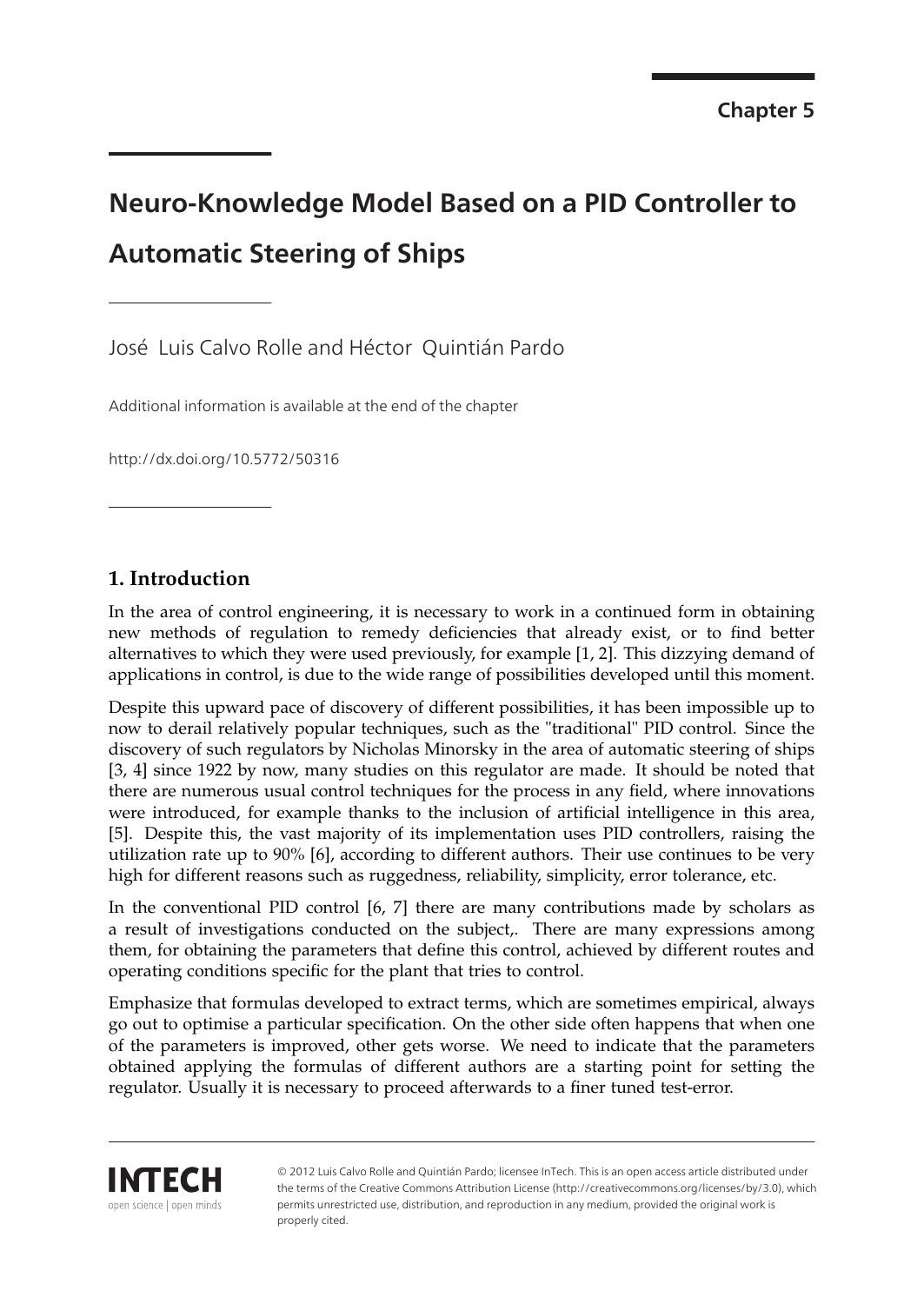The vast majority of real systems are not linear. This occurs notably in the steering of ships, from which long time ago emerging models as the first or second order Nomoto model [8], the Norbbin model [9] or the Bech model [10]. Nowadays this feature remains a cause for study [11, 12] according to their working point, certain specifications will be required to be equal in all areas of operation. Thus different values of the regulator parameters will be needed in each of these areas. Having this in mind, self and adaptive PID regulators [5, 13–15] are a good solution to reduce this problem. Though it should be noted that its implementation is quite difficult, expensive and closely linked to the type of process which purports to regulate, being sometimes difficult to establish a general theory in this type of PID controllers.

To alleviate these difficulties it can be applied the well-known Gain Scheduling method, which is easier to implement, and with which are obtained highly satisfactory results. The concept of Gain Scheduling arises at the beginning of the 90t's [16], and it is considered as part of the family of adaptive controllers [13]. The principle of this methodology is to divide a non-linear system in several regions in which its behaviour is linear. Thus we obtain parameters of the controller that allow having some similar specifications around the operating range of the plant.

To implement the Gain Scheduling at first it is necessary to choose the significant variables of the system according to which it is going to define the working point. Then it is necessary to choose operating points along the entire range of operation of the plant. There is no systematic procedure for these tasks. Often at first step are taken those variables that can be measured easily. The second step is more complicated because of the points that have to be selected. The system can be stable at them for the parameters of the controller deducted, but it does not have to be stable between the selected points. This problem has no simple solution, and when it exists, there is usually particularized, that is why a subject has been studied by researchers, see for example [17–19].

A way to solve the problem is using artificial neural networks, which is a known side of the Artificial Intelligence that is in general difficult and uses other techniques. There are some similar cases where their work is to be resolved by this technique [20, 21], as well as other techniques of artificial intelligence [22, 23]. As it will be shown throughout this document, the use of the proposed method may be feasible in many cases.

This document is structured starting with a brief introduction of the topology of PID controller, which it is used to show an explanation of the method proposed above. Then is exposed a description of its application to the model of a ship, which is a non-linear system, to carry out the steering control with the proposed methodology. That is applicable in different steering models of existing ships regardless of the complexity. It ends with the validation of the method, making simulations under different conditions.

## **2. The PID controler**

There are multiple representation forms of PID controller, but perhaps the most widespread and studied is the one given by the equation 1

$$
u(t) = K \left[ e(t) + \frac{1}{T_i} \int e(t)dt + T_d \frac{de(t)}{dt} \right]
$$
 (1)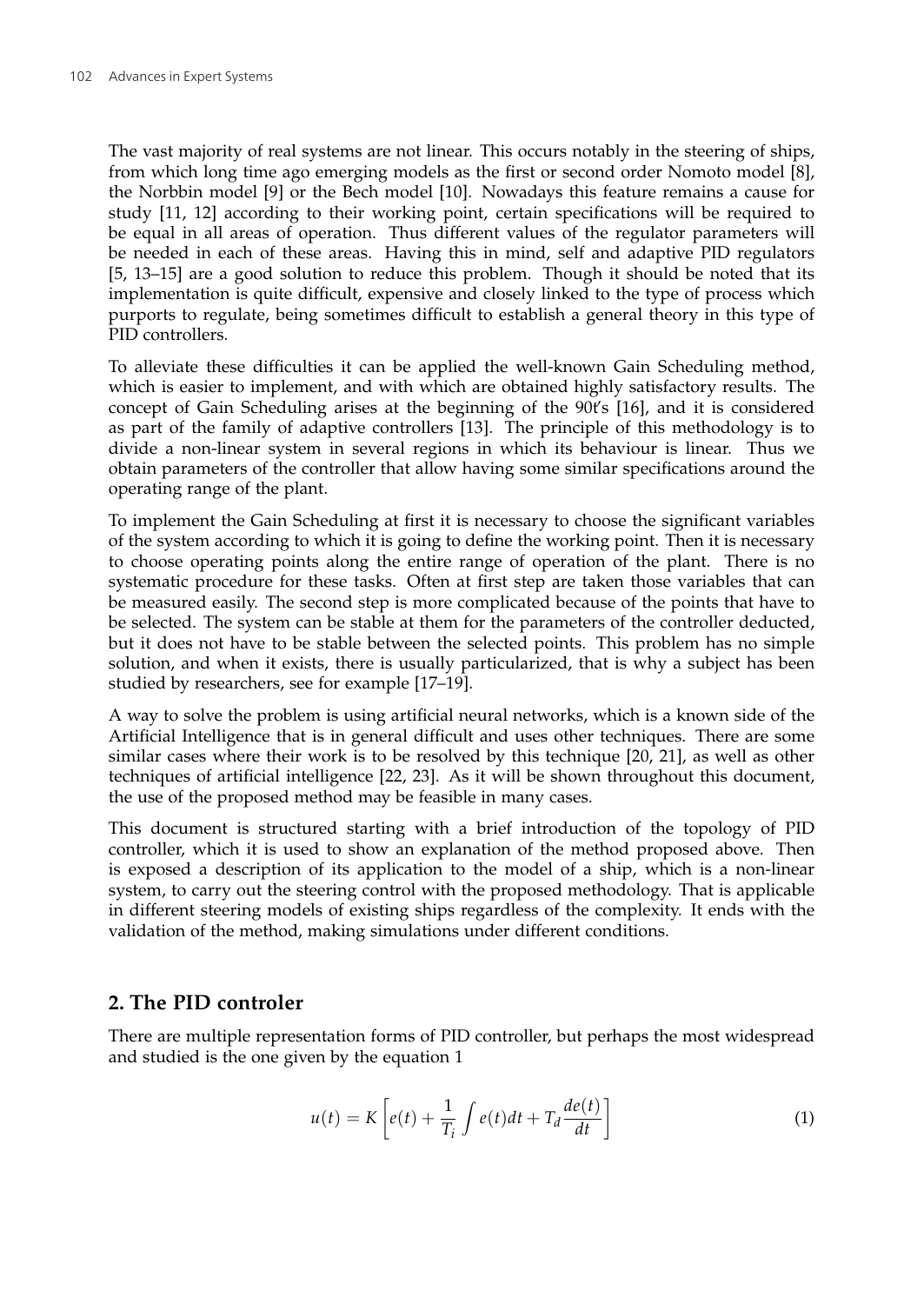where *u* is the control variable and y is the control error given by  $e = YSP - \gamma$  (difference between the reference specified by the input and the output measured in the process). Thus, the control variable is a sum of three terms: the term P, which is proportional to the error, the term I, which is proportional to the integral error, and the term D, which is proportional to the derivative of error. The controller parameters are: the proportional gain K, the integral time *Ti* and the derivative time  $T - d$ .

There are multiple ways for the representation of a PID controller, but to implement the PID controller used and defined in the formula above, and more commonly known as the standard format [6, 7], shown in representation bloc, it is shown in Figure 1.



**Figure 1.** PID controller in standard format

There are infinite processes that exist in industries whose normal function is not adequate for certain applications. The problem is often solved by using this controller, by which the system is going to obtain certain specifications in the process control leading them to optimal settings for the certain process. The adjustment of this controller is carried out by varying the proportional gain, and the integral and derivative times commented in its different forms.

# **3. Adjustament methods of parameters controller with gain scheduling**

On many occasions this method is known as the process dynamic changes with the process operating conditions. One reason for the changes in the dynamic can be caused, for example, by the well-known nonlinearities of processes. Then it will be possible to modify the control parameters, monitoring their operation conditions and establishing rules. The methodology will consists of first application of Gain Scheduling, analyzing the behaviour of the plant in question at different points of work and establishing rules to program gains in the controller, so that it will be possible to obtain certain specifications which remain, in the possible extent, constant throughout the whole range of operation of the process. This idea can be schematically represented as shown in Figure 2.

The Gain Scheduling method can be considered as a non-linear feedback of a special type; it has a linear controller whose parameters are modified depending on the operation conditions, with some rules extracted and previously programmed. The idea is simple, but its implementation is not easy to carry out, except in computer controlled systems. As it is shown in Figure 3, operating conditions that indicate the working point that is the process, with the specific rules learned, program in the controller, the parameters selected.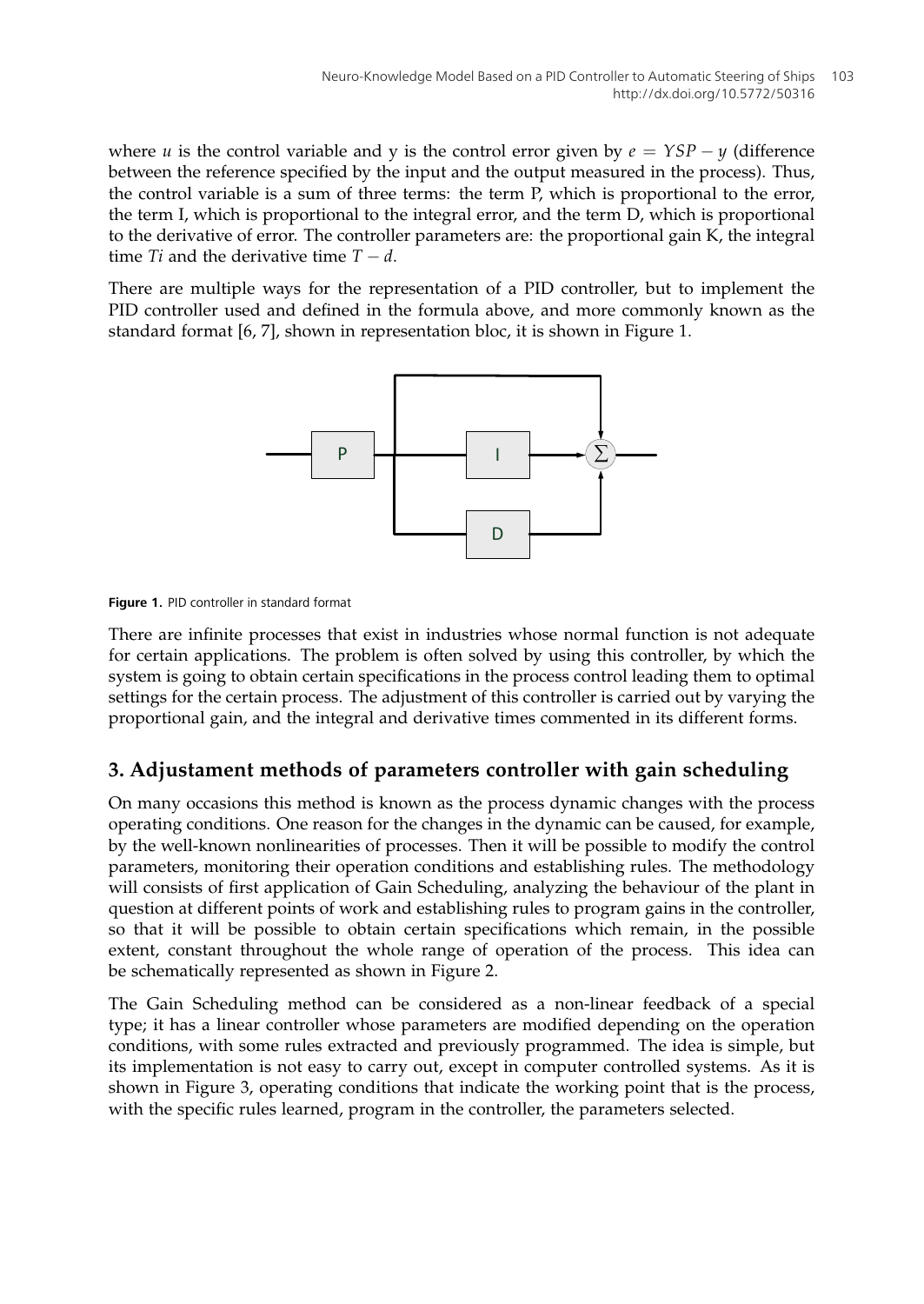

**Figure 2.** Gain Scheduling control schematic

# **4. Implementation with neural networks instead of the knowledge base tuning rules**

The replacement of the rules that define the gains of PID controller based on the working point system is raised by a neural network whose inputs are the operation conditions of the plant, and as outputs it will have the parameters of PID controller (*K*, *Ti* and *Td*). The neural network used is a network type MLP (Multi Layer Perceptron) with a similar topology to the one shown in Figure 3.



**Figure 3.** Neuronal network structure

It is possible to raise several simple neural networks for each parameter instead of one, in which all of them have as input, the system conditions but the output is the controller parameter in each case.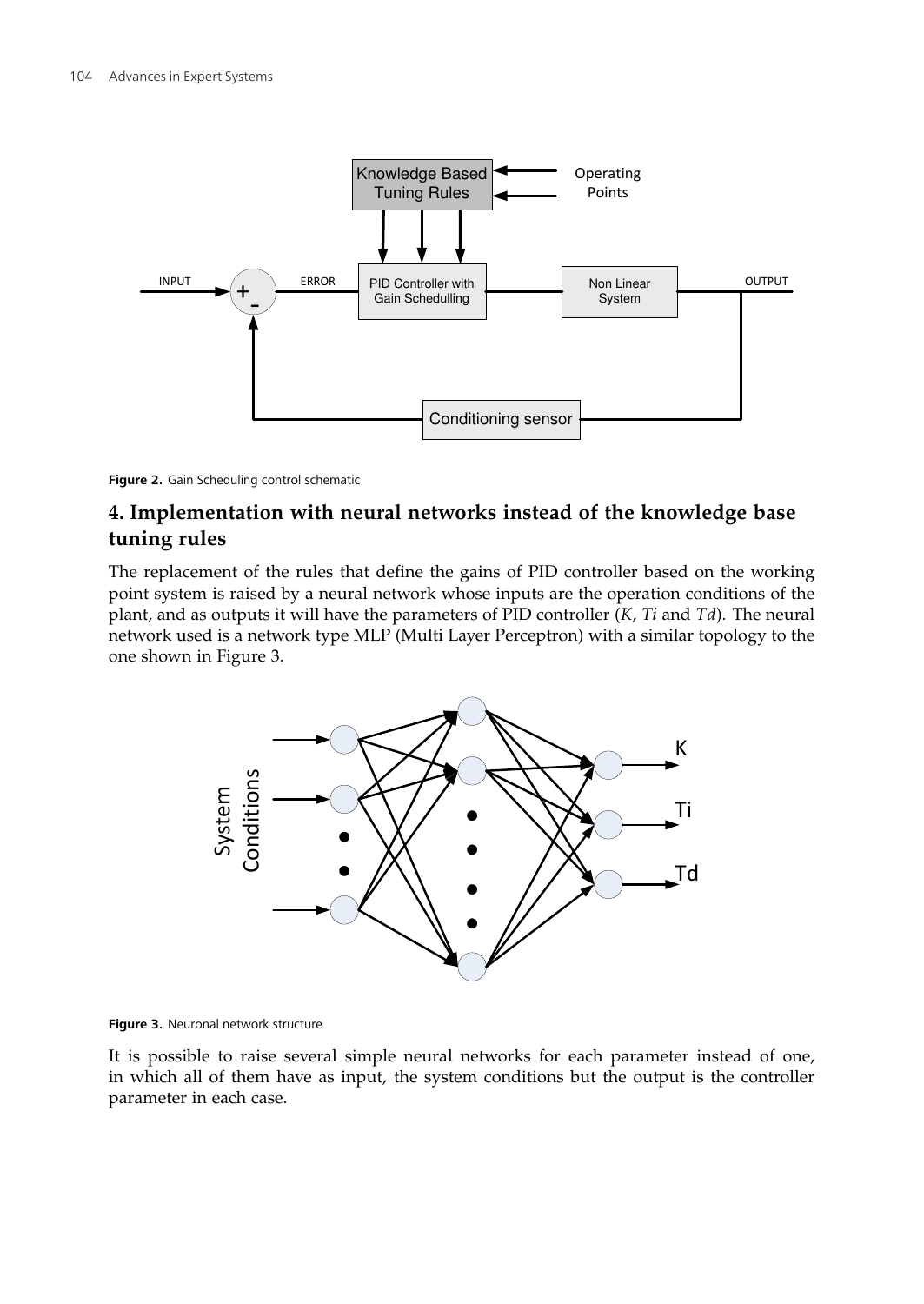## **5. Nomoto model of ship-steering process**

To analyze a ship's dynamics as a Nomoto model it is convenient to define a coordinate system as indicate in figure 4.



Figure 4. Coordinates and notation used to described the equations

Let 'V' be the total velocity, 'u' and 'v' the x and y components of the velocity, and 'r' the angular velocity of the ship. In normal steering the ship makes small deviations from straight-line course. The natural state variables are the sway velocity 'v', the turning rate 'r', and the heading '*ψ*'. The equations 2 are obtained, where 'u' is the constant forward velocity, 'l' the length of the ship and 'a' and 'b' are parameters of the model ship.

$$
\begin{array}{l}\n\frac{dv}{dt} = \frac{u}{l}a_{11} + ua_{12}r + \frac{u^2}{l}b_1\delta\\ \n\frac{dr}{dt} = \frac{u}{l^2}a_{21}v + \frac{u}{l}a_{22}r + \frac{u^2}{l^2}b_2\delta\\ \n\frac{dv}{dt} = r\n\end{array} \tag{2}
$$

From equation 2 is determinated the transfer function from rudder angle to heading in the equation 3.

$$
G(s) = \frac{K(1 + sT_3)}{s(1 + sT_1)(1 + sT_2)}
$$
\n(3)

where,

$$
K = K_0 u / l \nT_i = T_{i0}l / u \qquad i = 1, 2, 3
$$
\n(4)

The parameters  $K_0$  and  $T_{i0}$  are parameters of ship model. In many cases the model can be simplified to equation 5.

$$
G(s) = \frac{b}{s(s+a)}\tag{5}
$$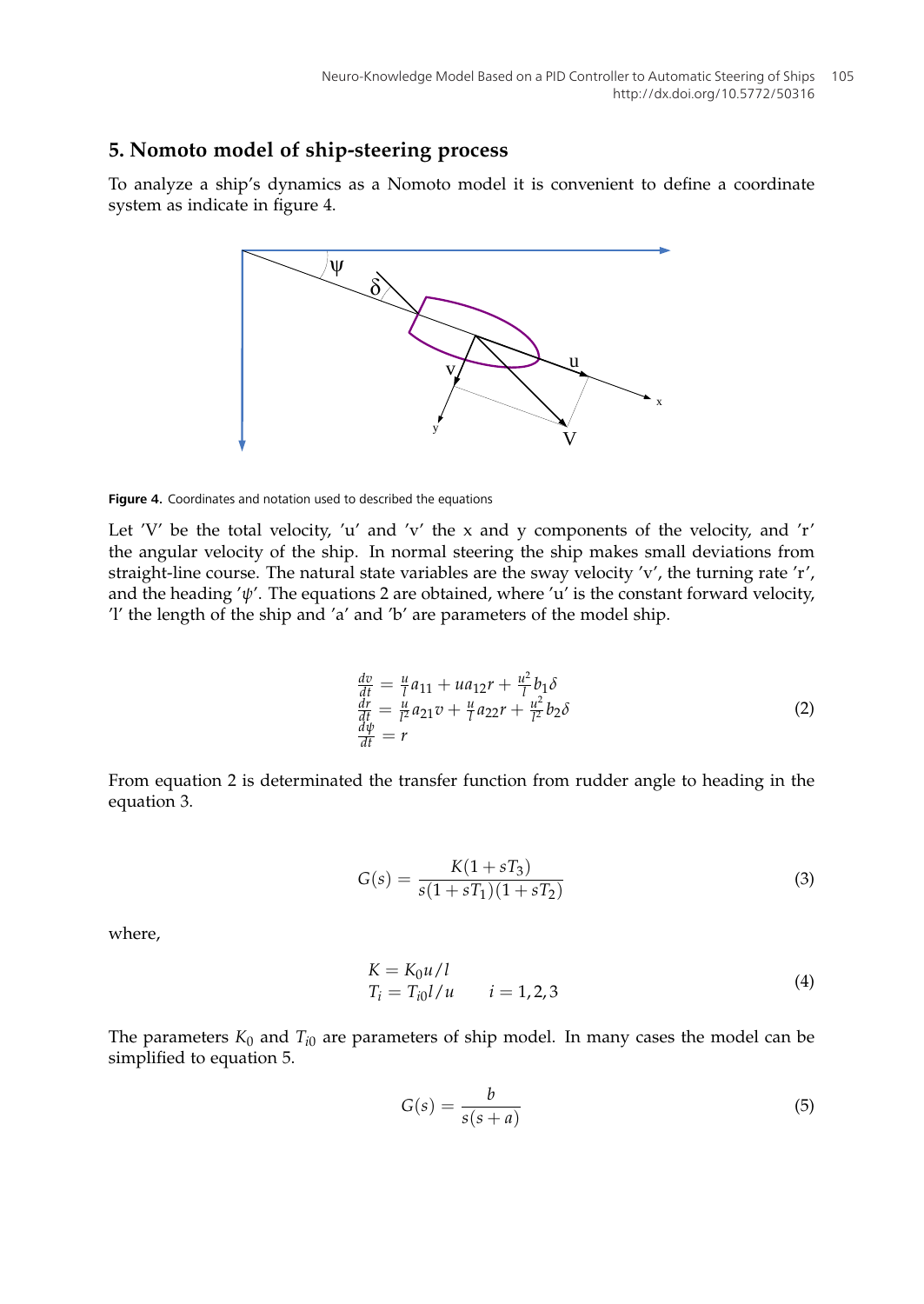where,

$$
\begin{array}{l}\nb = b_0 \left(\frac{u}{l}\right)^2 = b_2 \left(\frac{u}{l}\right)^2 \\
a = a_0 \left(\frac{u}{l}\right)\n\end{array} \tag{6}
$$

This model is called the first order Nomoto model of a ship. Its gain 'b' can be expressed approximately as expression 7.

$$
b = c \left(\frac{u}{l}\right)^2 \left(\frac{Al}{D}\right) \tag{7}
$$

where  $'D'$  is the displacement (in  $m^3$ ),  $'A'$  is the rudder area (in  $m^2$ ) and  $'c'$  is a parameter whose empirical value is approximately 0.5. The parameter 'a' will depend on trim, speed and loading and its sing may change with the operating conditions.

#### **6. System used to verify the proposed method**

To illustrate the method proposed in this document for the automatic steering of ships, it is going to be applied to a freighter with 161 meters of length, which displacement will range from 8,000  $m^3$  in the vacuum until the 20,000  $m^3$  full load. The velocity at which will be able to navigate will be more than 2 meters per second, for which is perfectly valid the model used, to 8 meters per second maximum velocity. It is necessary to specify that the Servo-rudder operates at a speed of 4 meters per second limited to  $\pm 30$  degrees, according to this description the model shown in Figure 5.



**Figure 5.** Servo-rudder blocks diagram

The transfer function of the freighter remains as it is indicated in the expression 8, in which was only given the value to  $'c'$  that is 0.5.

$$
G(s) = \frac{0.5 \left(\frac{u}{l}\right)^2 \frac{Al}{D}}{s \left(s + a_0 \frac{u}{l}\right)}
$$
(8)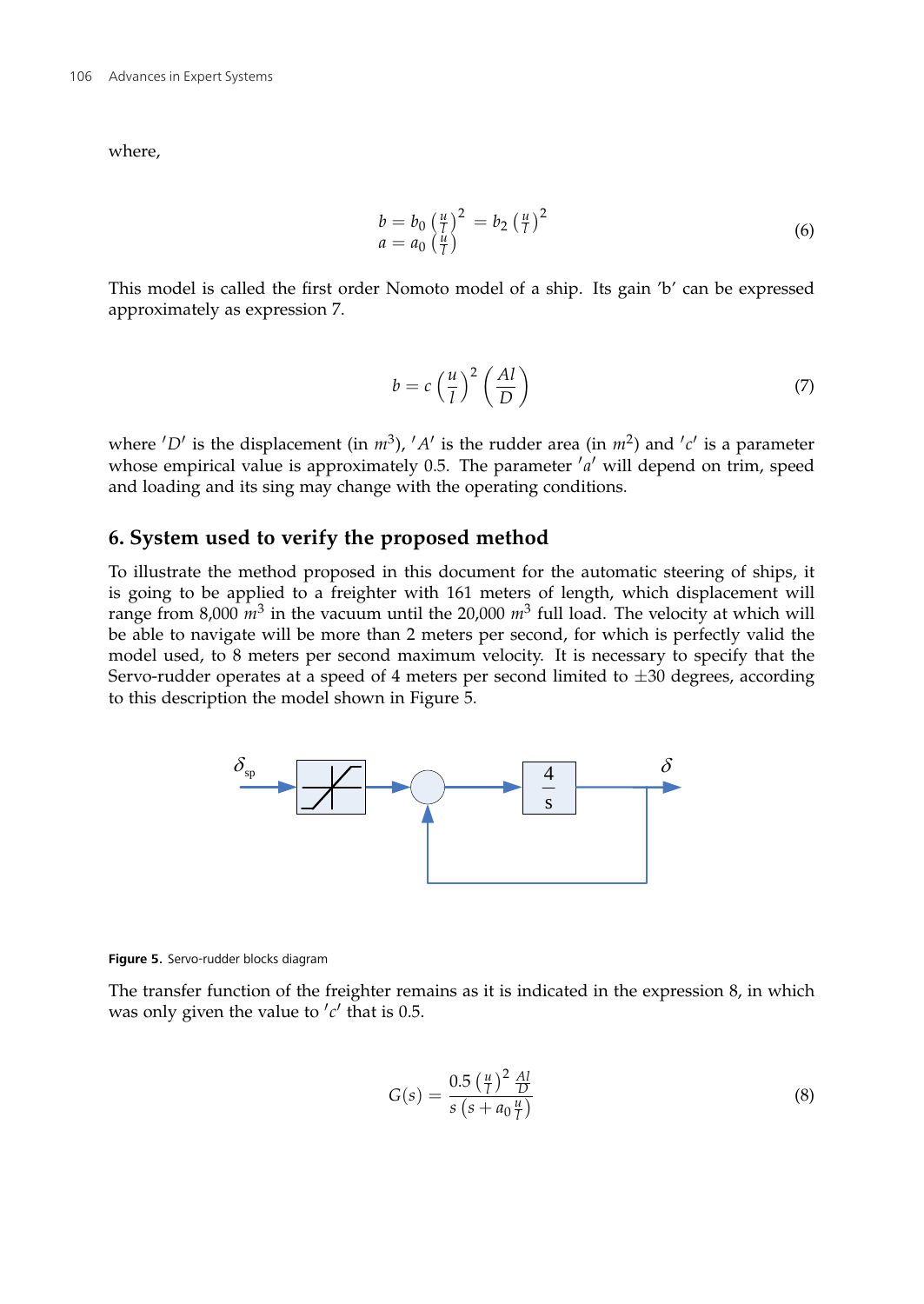It will be replaced the fixed values commented, where it should be pointed out for the case of the freighter, that the parameter  $a_0$  has a value of 0.19 and the variable will be replaced in each case as necessary.

To carry out the simulations and to achieve the desired data for implementing the proposed model, it is used Matlab/Simulink. For which it is edited in the first place the following control scheme based on descriptions made previously, shown in Figure 6.



**Figure 6.** Control scheme in Simulink format

The PID block houses, the scheme shown in Figure 7, whose structure is as the one explained at the beginning of the document, in which it should be noted for a better approximation to the real system, the congestion at the output of the block adder.



**Figure 7.** PID block in Simulink format

The servo-rudder block has inside, the diagram of figure 8, which is neither more nor less than the diagram of the Servo of Figure 5 in Simulink format.

#### **6.1. System operation conditions**

The operation conditions of the system are infinite therefore certain values have to be chosen. It makes no sense to obtain parameters for multiple cases so it is necessary to make a coherent estimate to achieve good results. One approach is to choose a reasonable amount of equidistant values and observe the changes of the parameters for each case. If there are substantial changes from one value to another then an opportunity of taking new intermediate values between them will be provided.

There are own terms of the ship that will not vary as can be the area of the rudder. In this case, the only term that will define the operation conditions or gains adjustment rules of the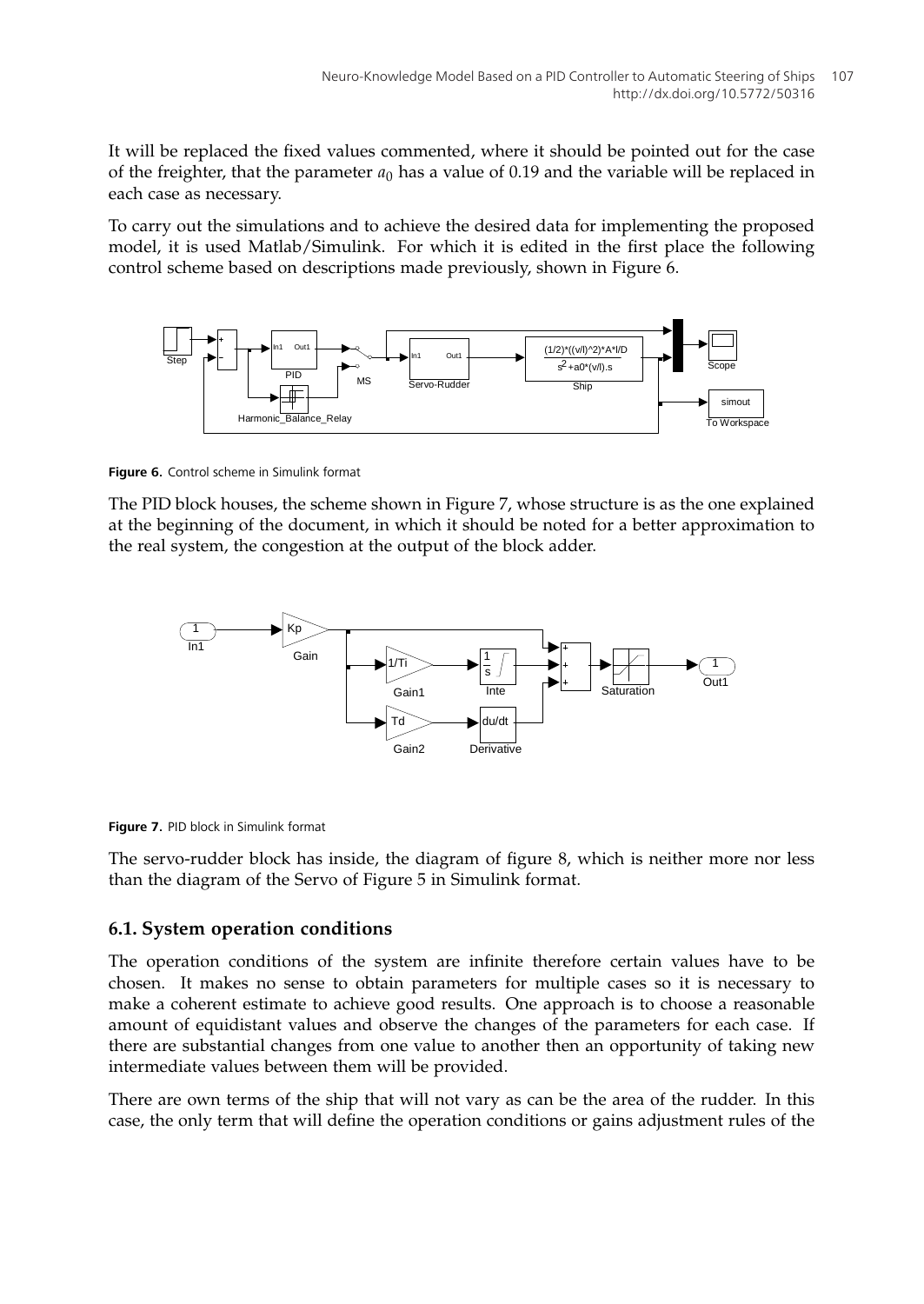

**Figure 8.** Servo-rudder in Simulink format

controller, are the displacement and the velocity of the ship. It is necessary to highlight that the displacement is not going to be obviously a property that is constantly changing as can do the velocity, even if it is in a slow way. Taking into account the above and the ranges of values that can take each of the two parameters from which the model depends on, it is established the Table 1 of possible conditions.

|       | u                        |  |
|-------|--------------------------|--|
|       | $\overline{\mathcal{L}}$ |  |
| 8000  | $\overline{4}$           |  |
|       | $\overline{6}$           |  |
|       | $\overline{8}$           |  |
| 12000 | $\overline{\mathcal{L}}$ |  |
|       | $\overline{4}$           |  |
|       | $\overline{6}$           |  |
|       | $\overline{8}$           |  |
| 16000 | $\overline{2}$           |  |
|       | $\overline{4}$           |  |
|       | $\overline{6}$           |  |
|       | $\overline{8}$           |  |
| 20000 | 2                        |  |
|       | 4                        |  |
|       | $\overline{6}$           |  |
|       | 8                        |  |

**Table 1.** Working points selected

#### **6.2. Obtaining the controller parameters for each operation status**

In the stage of obtaining the parameters of different working points, in the control implementation by the scheduling of the virtual controller instead of PID controller in parallel could be selected a hysteresis block. This is an attempt to obtain the controller parameters using the Relay Feedback method and it will be discussed in a summarized form.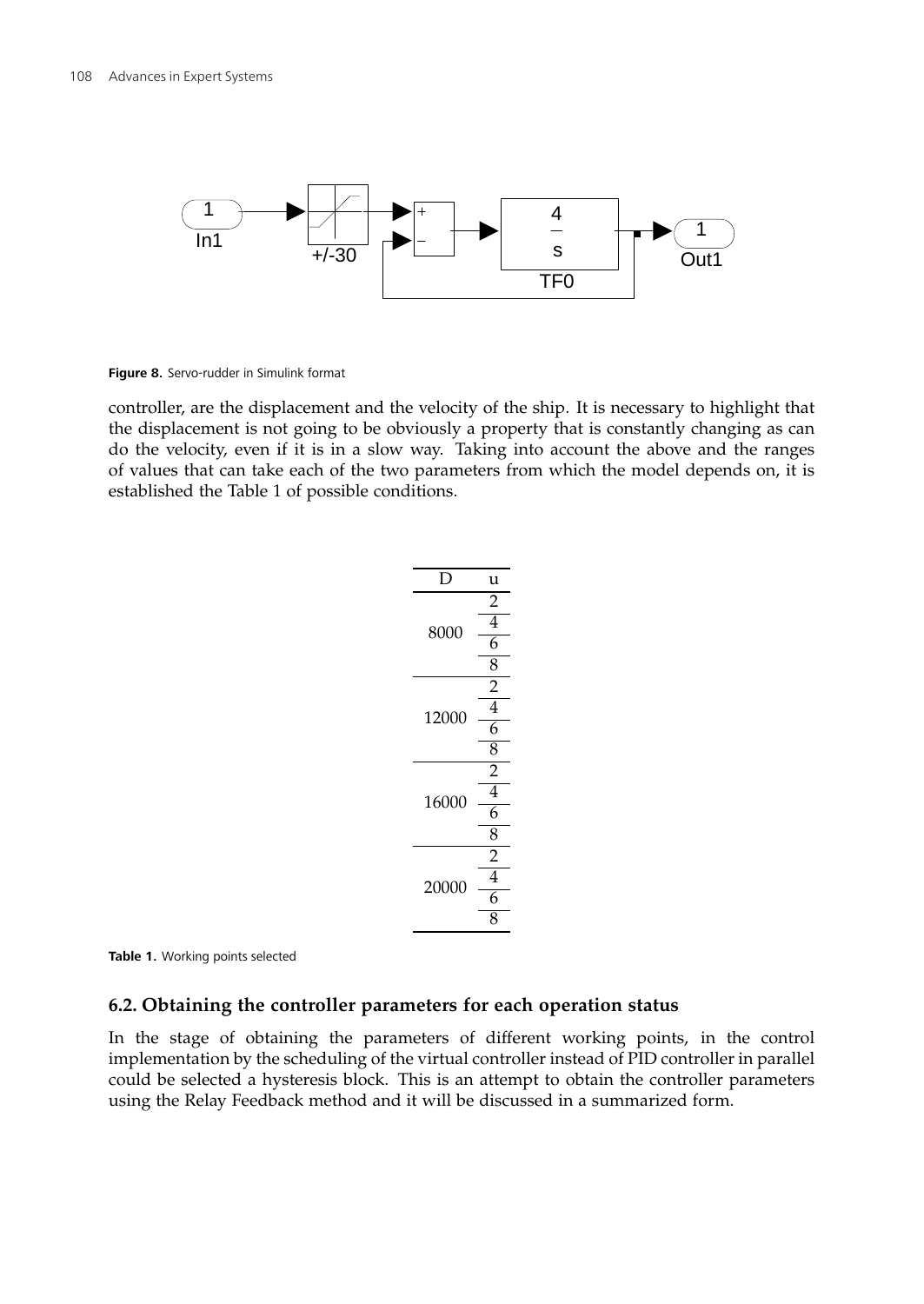#### *6.2.1. Relay-feedback method*

This is an alternative way to the chain closed method of Ziegler-Nichols [24–28], for the empirical location of the critical gain  $(K_c)$  and the period of sustained oscillation  $(T_c)$  of the system. It uses of the method of relay (Relay Feedback) developed by Aström and Hägglud [13, 29], which consists in leading the system to the oscillation state by the addition of a relay as it is shown in Figure 9.





This oscillation taken from the system has a period with approximately the same value as the period of sustained oscillation Tc (critical period). In the experiment it is recommended to use a relay with hysteresis which characteristics like the one shown in Figure 10 with an amplitude d and a width of the hysteresis window h.

After the assembly is done, it will proceed as follows to get the parameters mentioned:

- 1. Leading the process to put the process in steady state, with the system regulated by the PID controller, with any parameters that let us achieve that status. It will be taken note of the control signal values and the output of the process in those conditions.
- 2. Then the control is finished with the relay, instead of the PID controller. As a set point it is given the value read in the output of the process in the previous step. It is introduced in the input shown in Figure 7 as the Offset, the control signal value taken in the previous paragraph which is necessary to put the process in steady state.
- 3. The process is situated into operation with the indications made in the previous paragraph, and it is expected to become regular in the output (in practice it can be considered to have reached this state when the maximum value of the output repeats the same value for at least two consecutive periods).
- 4. It will be noted down the two parameters shown in Figure 11, where  $T_c$  is the sustained oscillation period.
- 5. The critical gain of the process is determined by expression 9.

$$
K_c = \frac{4d}{\pi\sqrt{a^2 - h^2}}\tag{9}
$$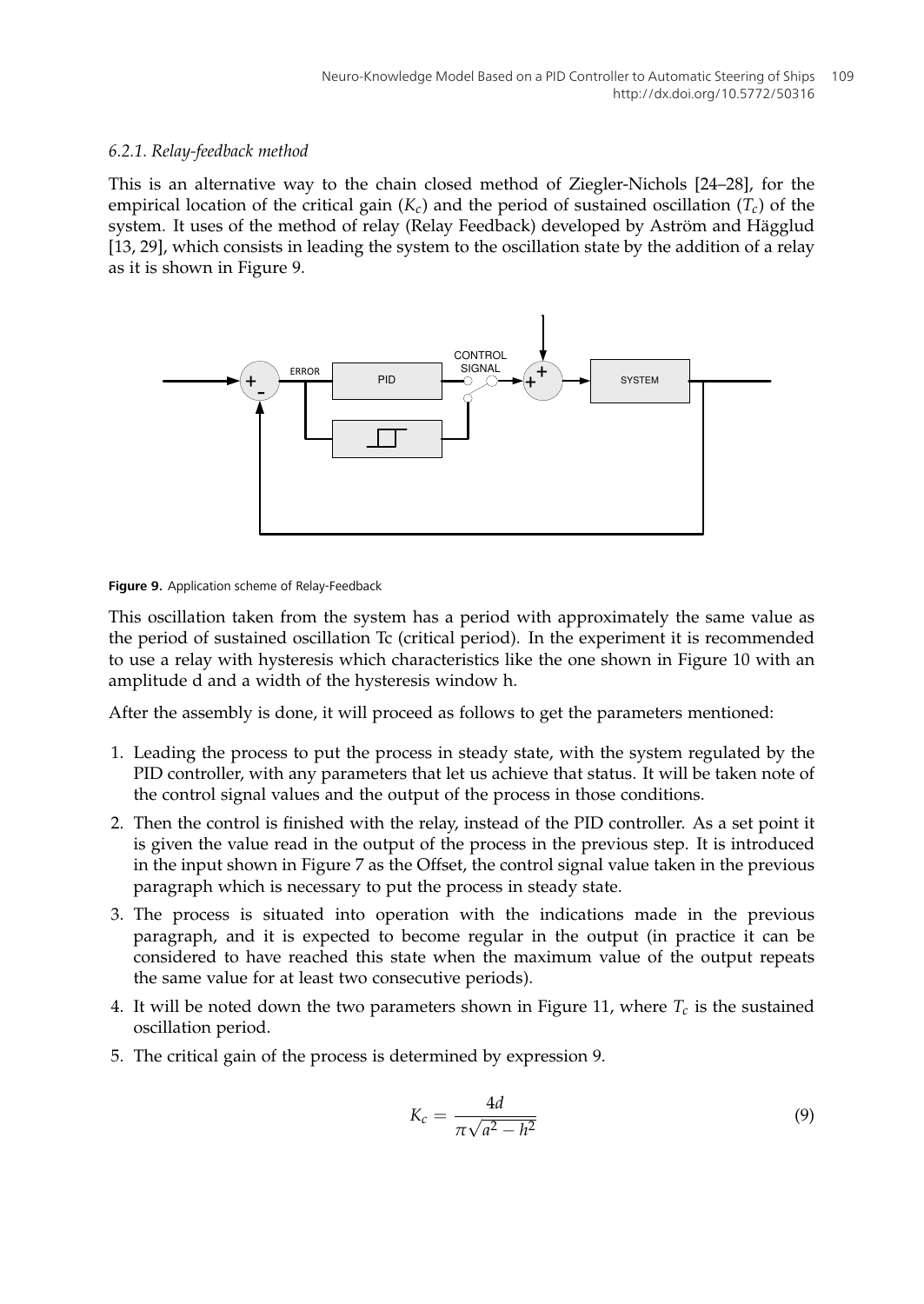

**Figure 10.** Hysteresis for Relay-Feedback



Figure 11. Parameters to read in the sustained oscillation (critic period)

The Relay Feedback has the advantage that adjustment can be made on the set point and it can be carried out at any time. However, a problem is that to tune, the process must exceed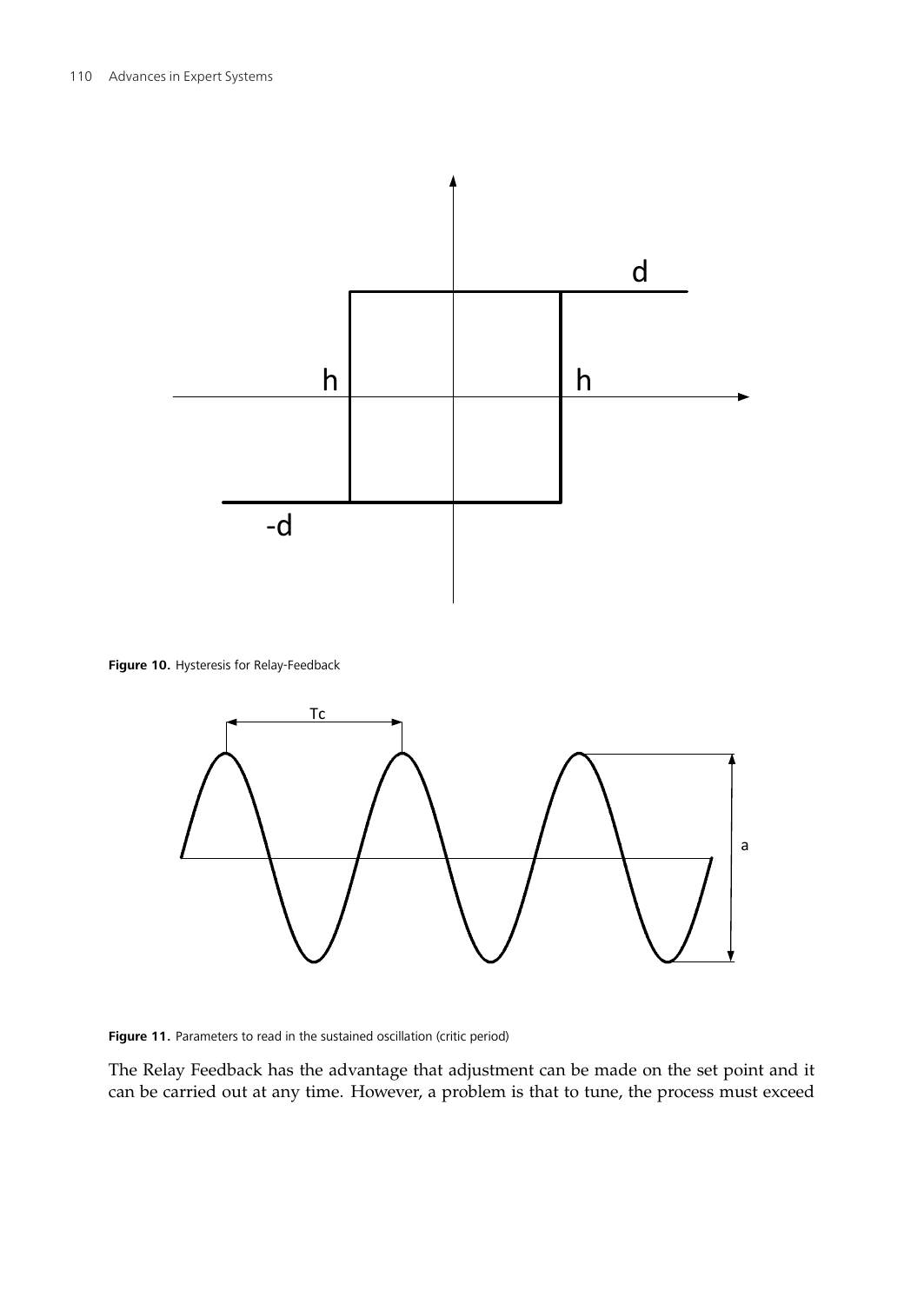the set point on several occasions and there could be cases in which this is inadvisable because of the damage they can cause during the process.

#### *6.2.2. Obtaining the parameters Tc and Kc*

In the particular case shown in this paper, there is no need to implement the hysteresis mentioned in the explanation of Relay Feedback with a window, because works with a relatively slow system. Instead, a simple comparator as the one shown in Figure 12 will be sufficient.



**Figure 12.** Hysteresis for the plant tested

Logically the value of h is zero and the value of d is 0.5. It is established as set point a value of 0.5, and the offset for this case is not necessary because it would be zero. Under these conditions the system becomes operational, and the result obtained is shown in figure 13.

It is necessary to pay attention to the final zone, where the oscillation is now stabilized and periodic, and with the expressions commented above for the Relay Feedback method, the extracted parameters are *Tc* and *Kc*.

#### *6.2.3. Obtaining the PID controller initial parameters*

With the parameters that have been obtained in the previous paragraph, it is possible to get the controller parameters applying direct formulas, achieving the three terms of the regulator.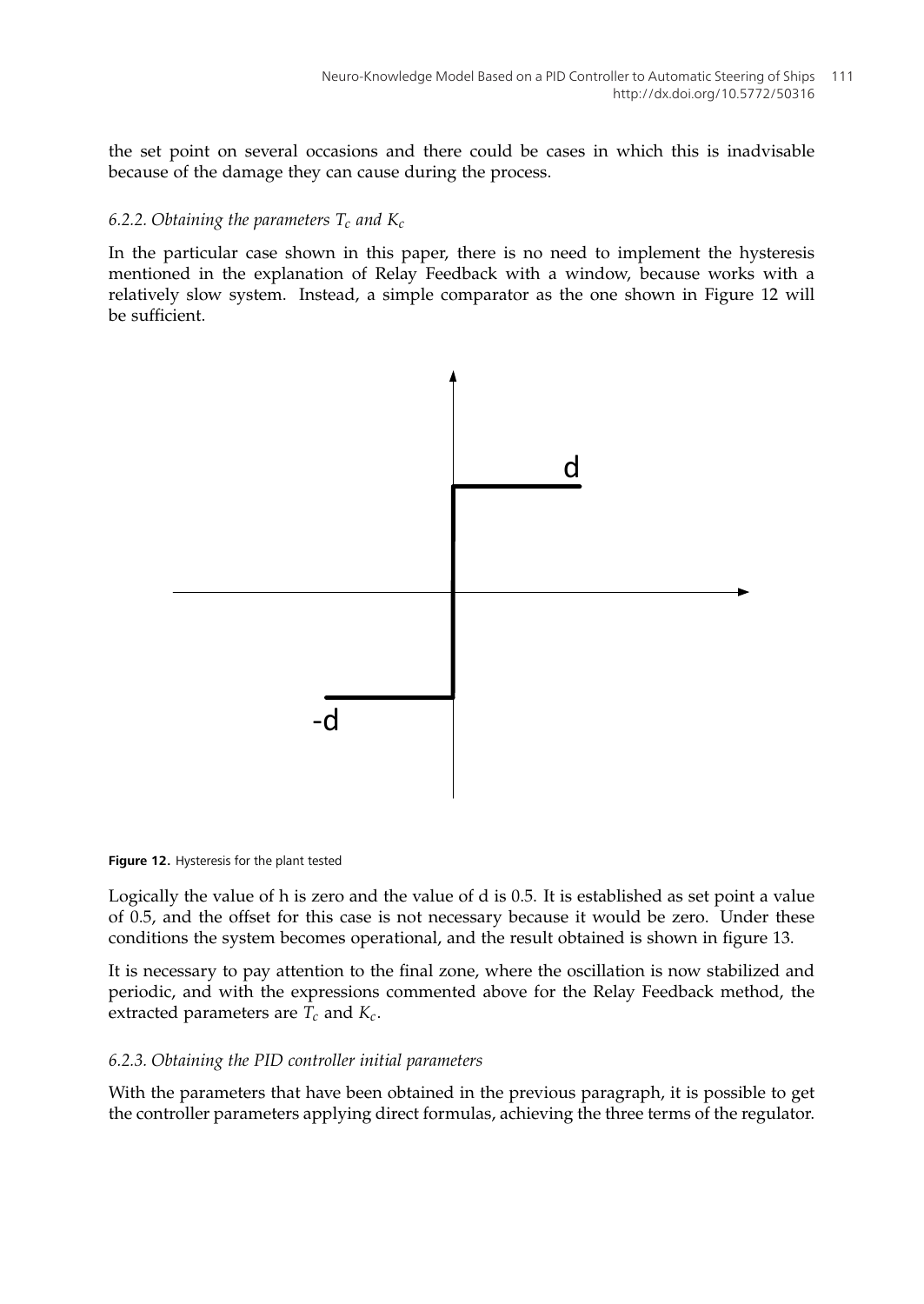

**Figure 13.** Result of application of Relay-Feedback in a working point

| K     | $=0.6 \times K_c$   |
|-------|---------------------|
| $T_i$ | $=0.5 \times T_c$   |
| $T_d$ | $=0.125 \times k_c$ |

**Table 2.** Ziegler-Nichols formulas for closed chain

In this case it will be necessary to obtain them for a criterion of changes in the load (for load disturbances rejection).

Taking this into account the expressions to tune controllers in closed chain of Ziegler-Nichols will be applied. They are the pioneer formulas for obtaining controller parameters, and they are good at changes in the load. The specification that it is trying to obtain is a list of overshoot of a quarter decay ratio, which means that in the face of the input of a disturbance, the successive overtopping of reference, are four times lower than the previous one (damping factor of 1/4) . Such expressions are shown in Table 2.

#### *6.2.4. Fine tuning of the controller*

The parameters obtained in the preceding paragraph would be necessary subject to a fine-tuning, because the results reached are not suitable.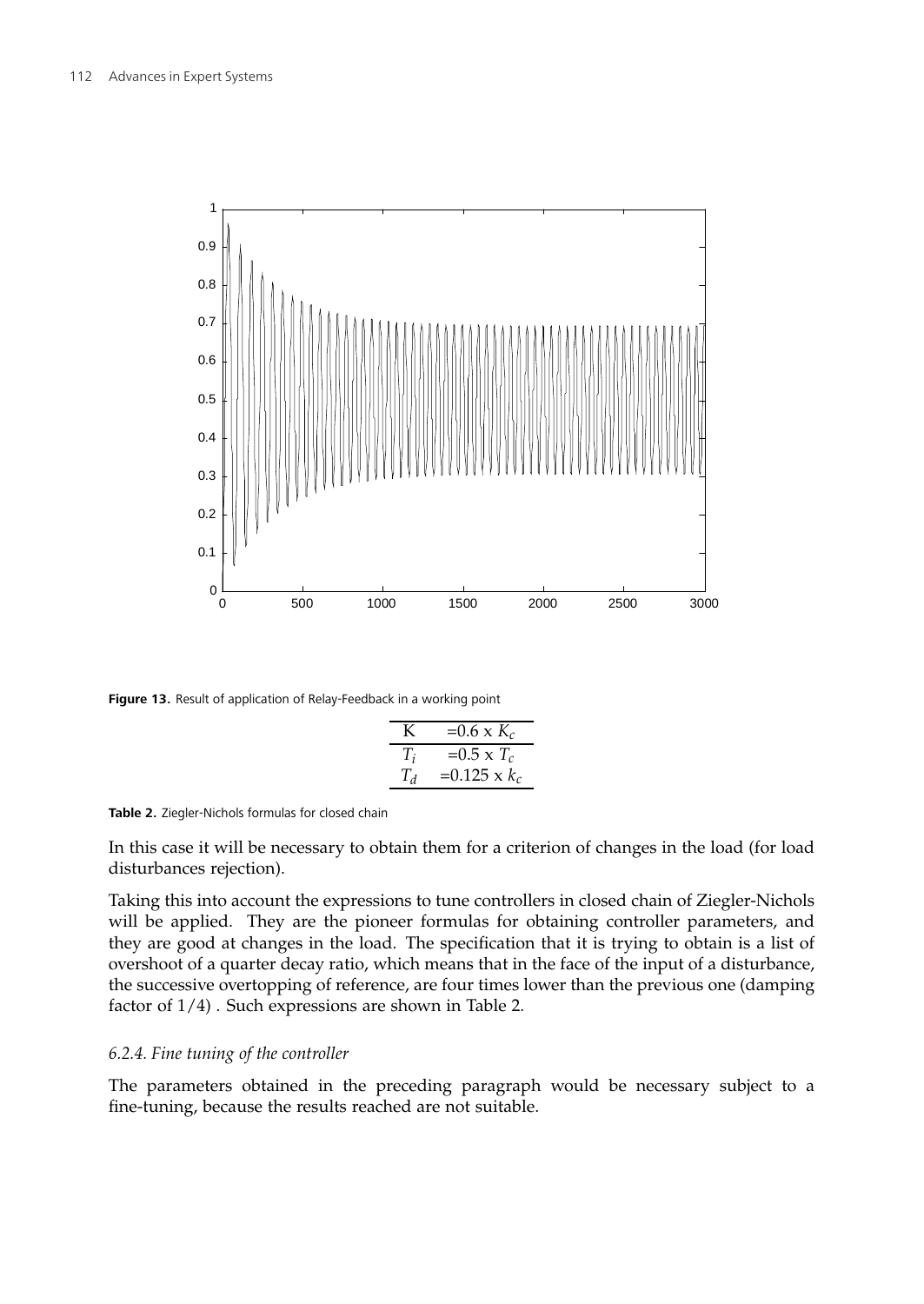In this most delicate task of adjustment it is necessary to indicate that it should not saturate the output controller at any time. It is necessary to reach a compromise, since an excess of proportional gain causes a fast response in the output and with little overshoot, which apparently is ideal, but under these conditions the servo is constantly fluctuating, which will cause it to deteriorate in a short period of time. As conclusion, it is going to search gradual outputs, without saturation or sudden changes such as the case shown in Figure 14.



**Figure 14.** Example of steering and control signal to the rudder

It is necessary to indicate that for this model the method of adjusting parameters Ziegler-Nichols is not the ideal, since the initial values of the parameters do not give good results, differing greatly from those achieved after fine-tuning.

#### *6.2.5. Parameters obtained for each case*

Taking all the comments above into account all the comments above we obtain the controller parameters fine-tuned for each of the cases discussed above, which seeks a criterion of minimum overshoot and maximum speed for the restrictions presented in the preceding paragraphs. In this way we reach the parameters of the table 3.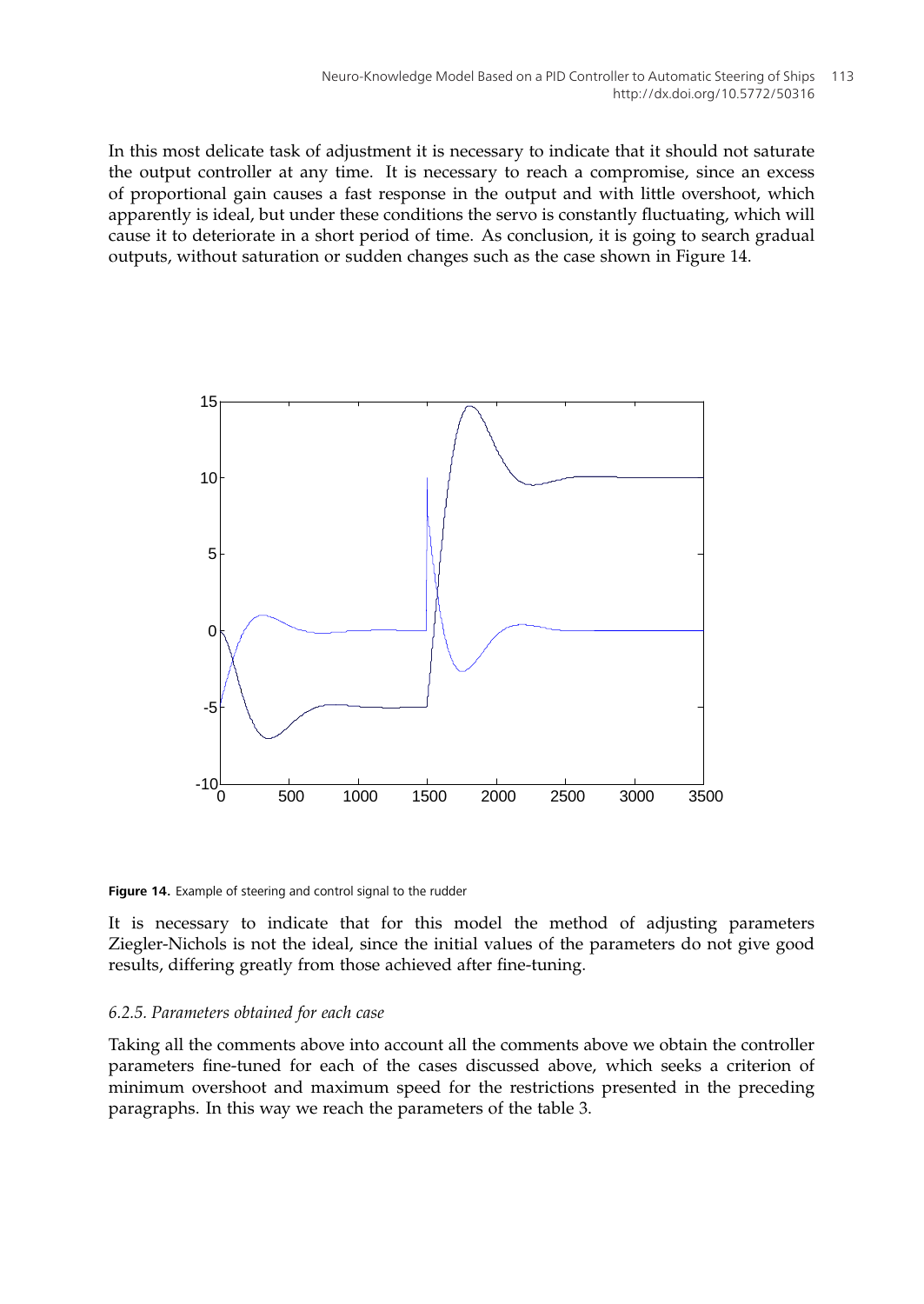| D     | u              | K | $T_i$            | $\mathcal{T}_d$ |
|-------|----------------|---|------------------|-----------------|
| 8000  | $\overline{2}$ | 3 | 350              | 90              |
|       | 4              | 1 | 300              | 80              |
|       | 6              | 1 | 350              | 80              |
|       | $\overline{8}$ | 1 | $\overline{350}$ | 80              |
| 12000 | $\overline{2}$ | 4 | 350              | 80              |
|       | 4              | 3 | 300              | 90              |
|       | 6              | 1 | 350              | 95              |
|       | $\overline{8}$ | 1 | 350              | 85              |
| 16000 | $\overline{2}$ | 6 | 400              | 90              |
|       | 4              | 3 | 300              | 90              |
|       | 6              | 1 | 350              | 90              |
|       | $\overline{8}$ | 1 | 300              | 85              |
| 20000 | $\overline{2}$ | 6 | 450              | 90              |
|       | 4              | 4 | 350              | 90              |
|       | 6              | 1 | 350              | 90              |
|       | $\overline{8}$ | 1 | 300              | 90              |

**Table 3.** Controller parameters obtained for each rule

#### **6.3. Implementation of the neural network**

It has been designed a neural network type MLP (Multi Layer Perceptron) for scheduling of each one of the controller constants *K*, *T<sup>i</sup>* and *T<sup>d</sup>* . They all have two inputs, which are the displacement and the velocity of the ship, and one output that is the corresponding constant. The neuronal network has an intermediate layer with 5 neurons for *K* and 6 for *T<sup>i</sup>* and *T<sup>d</sup>* . This structure has been adopted after many tests with different numbers of neurons in the middle layer (tests were made from 4 to 9 neurons in the middle layer) for each of the neural networks. The activation functions of neurons in the middle layer are a kind of hyperbolic tangent, except in the output layer, where one neuron is with a linear function.

Once this configuration is selected it is shown the different characteristics of the training carried out with backpropagation learning. It has been made the training of  $K$ ,  $T_i$  and  $T_d$  at 531, 705 and 686 respectively epochs, with an average error at the end of the training less than 1%. The artificial neural networks have been trained off-line, although the checking of its proper operation has been performed on line.

### **7. System assembly and verification of results**

It is implemented in Simulink (Figure 15) the system diagram. If it is compared with the model used for obtaining the controller parameters in the different representative points of work, it is possible to observe that the relay block , has been eliminated, and the PID controller has been replaced for a block, which name is Neuro-PID.

The internal diagram blocks of the Neuro-PID controller, is shown in Figure 16 in the format that has been implemented in Simulink.

As it is shown in Figure 16 a PID controller is implemented where the earnings are the outputs of the artificial neural networks and which inputs are the displacement and the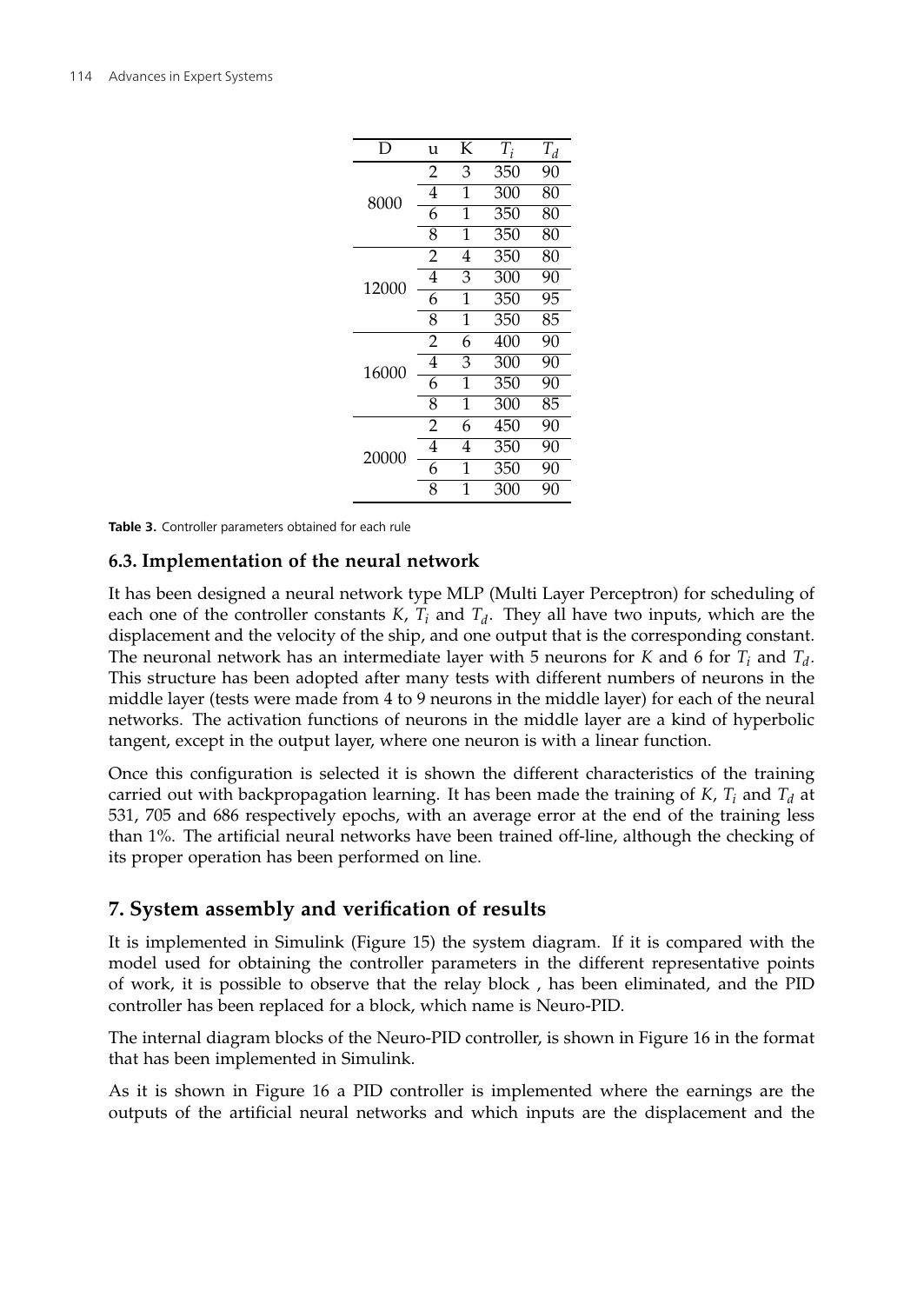

**Figure 15.** System on Simulink format



**Figure 16.** Neuro-PID Block

velocity of the ship. The pins In1 and Out1 are the Neuro\_PID block pins of the figure 15, which control signal is joined directly to the servo-rudder.

By this way, the implemented controller will choose the most appropriate parameters for the area in which it is working. It should be noted that more points could be obtained to train neural networks, but it would be more expensive. Furthermore, the neural network itself follows the tendency of data, already interpolates properly between them, showing one of the advantages of its use.

To validate the model created it is resorted to its simulation with different values of the parameters, on which depend the velocity model and displacement.

It has been made different tests at multiple points of work, and in Figure 17 is shown four representative examples in which in all cases is made a steering to -5ž and once stabilized to +10ž.The answer is satisfactory and similar in all cases with the only difference in velocity due to the different velocities. It should be noted that at small velocities to get an adequate response of the steering, similar to the one of the entire range, it is necessary to saturate the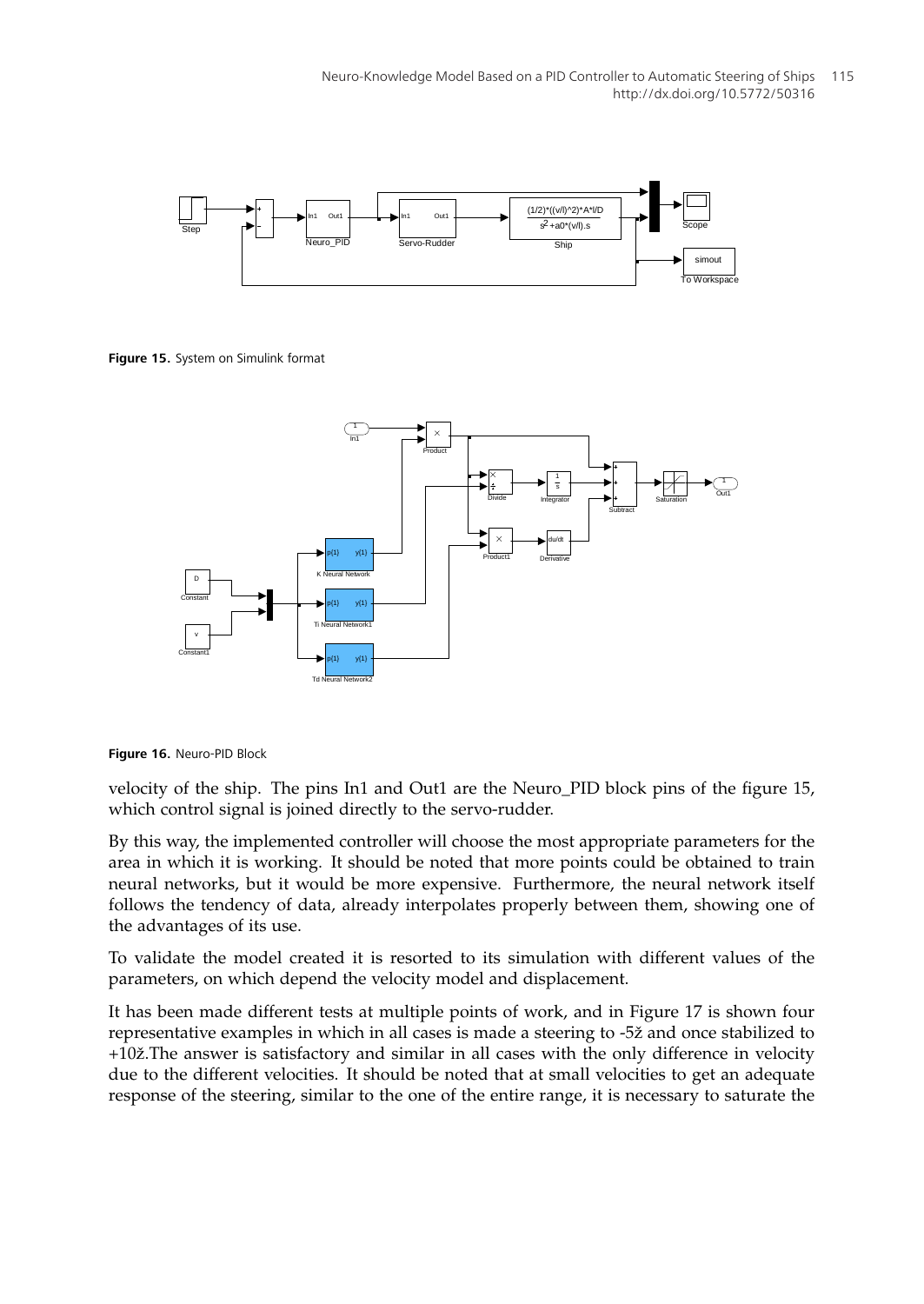

**Figure 17.** Model response to different operating conditions

output of the controller, fact unwanted at the time of fine-tuning, but necessary to maintain the specifications within a range of values.

After the results achieved, it is pointed a satisfactory behaviour of the implemented system, in which the desired results of uniformity are achieved in the operation, regardless of conditions, from which depends the model of the ship.

#### **8. Conclusion**

Obviously, in non-linear systems, such as the case of the steering a ship studied in this document, and also working across a wide range of operation, and that could be divided in zones with a linear behaviour, in which the control is also feasible using a type PID controller, the option of its use with the method proposed in this paper is an option to take into account.

As an alternative to the different types of autotuning PID's one of the easiest solutions is the one developed in this article. It is necessary to accentuate that it is not an easy solution to adopt, especially with continuous controllers, but with the addition of programmable control devices this labour becomes comparatively simple.

Emphasize that difficulties in the use of PID controllers working with Gain Scheduling, have the problem of taking those points which are significant, interpolation between them and also could happen that the system is stable at selected points but not between them. With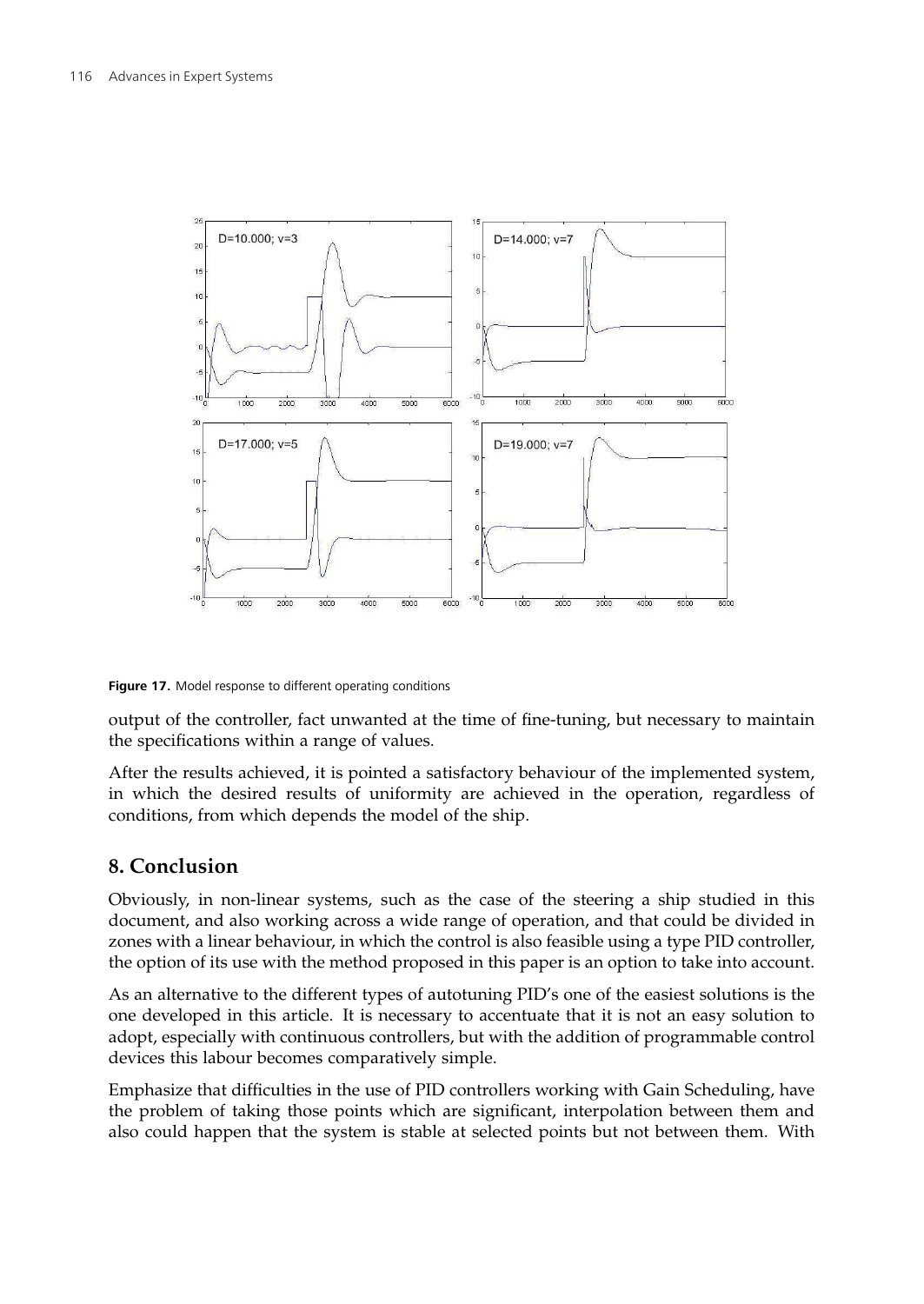the use of artificial neural networks all these drawbacks are softened to a large extent, since all of them are solved with the use of this aspect of artificial intelligence.

This methodology provides a uniform response of the system throughout the whole operating range of the ship, regardless of displacement, or the velocity, parameters of which the model depends on. If this depends on other factors, the methodology could be applied equally to them.

# **Author details**

José Luis Calvo Rolle<sup>1</sup> and Héctor Quintián Pardo<sup>2</sup>

<sup>1</sup>University of Coruña, Spain <sup>2</sup>University of Salamanca, Spain

## **References**

- [1] G. C. Nunes, A. A. Rodrigues Coelho, R. Rodrigues Sumar, and R. I. Goytia Mejía. A practical strategy for controlling flow oscillations in surge tanks. *Latin American applied research*, 37:195–200, 07 2007.
- [2] O. Begovich, V. M. Ruiz, G. Besancon, C. I. Aldana, and D. Georges. Predictive control with constraints of a multi-pool irrigation canal prototype. *Latin American applied research*, 37:177–185, 07 2007.
- [3] David A. Mindell. *Between Human and Machine: Feedback, Control, and Computing Before Cybernetics*. Number xiv, 439 p in Johns Hopkins studies in the history of technology. The Johns Hopkins University Press, Baltimore, 2002.
- [4] S. Bennett. Nicholas minorsky and the automatic steering of ships. *Control Systems Magazine, IEEE*, 4(4):10 –15, november 1984.
- [5] M.H. Moradi. New techniques for pid controller design. In *Control Applications, 2003. CCA 2003. Proceedings of 2003 IEEE Conference on*, volume 2, pages 903 – 908 vol.2, june 2003.
- [6] Karl Johan Åström and Tore Hägglund. *PID Controllers: Theory, Design, and Tuning, 2nd Edition*. ISA, 1995.
- [7] Y. Li, W. Feng, K.C. Tan, X.K. Zhu, X. Guan, and K.H. Ang. Pideasy(tm) and automated generation of optimal pid controllers. In *Proc. Third Asia-Pacific Conference on Measurement and Control*, pages 29–33, Dunhuang, China, Sept 1998.
- [8] K. Nomoto and K. Taguchi. On the steering qualities of ships (2). *Journal of the Society of Naval Architects of Japan*, 101:n.p., 1957.
- [9] N.H. Norrbin. On the design and analyses of the zig-zag test on bases of quasi to line frequency response. Technical Report 104-3, The Swendish State Experimental Shipbuilding Tank (SSPA), Gothenburg, Sweden, 1963.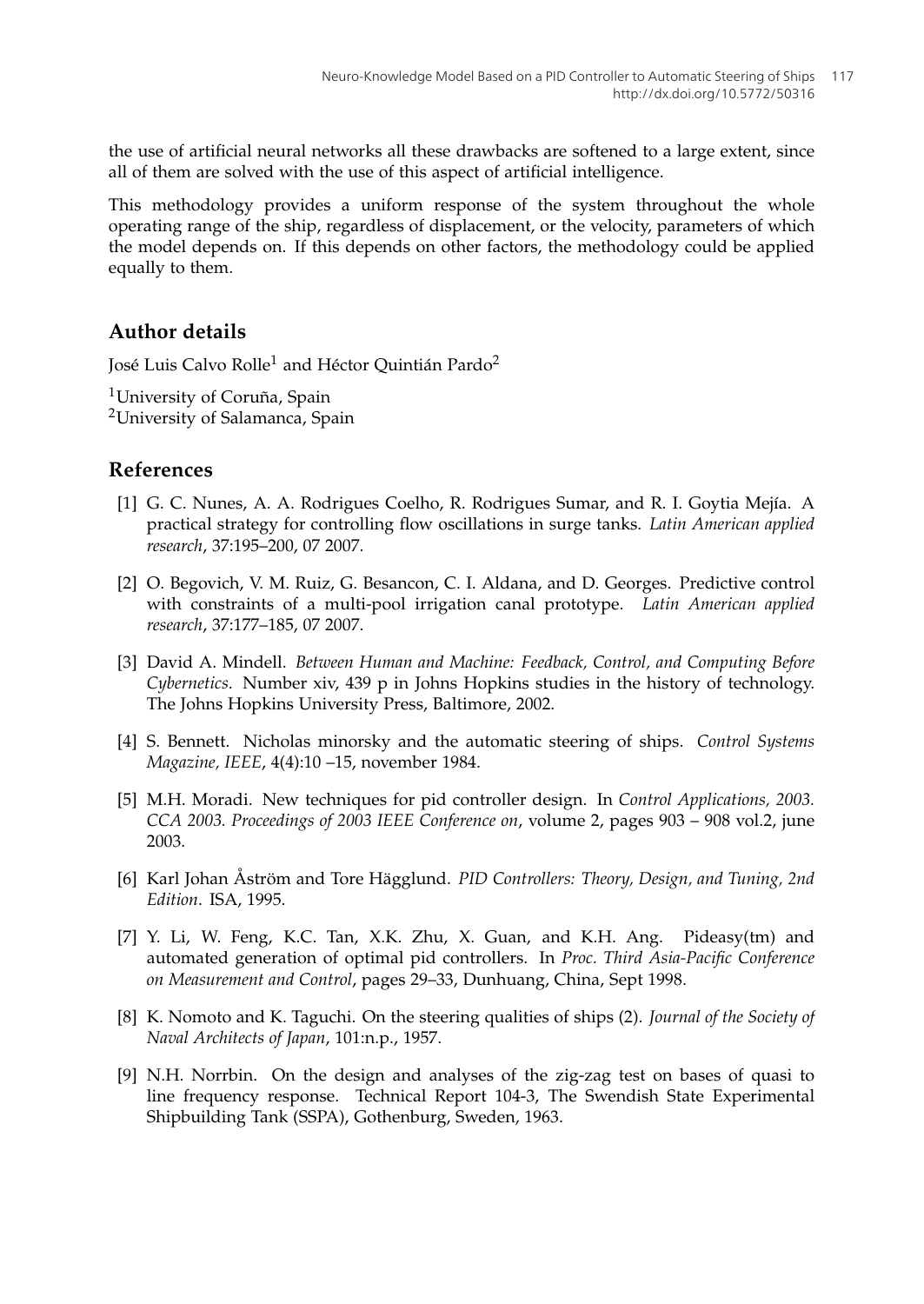- [10] Bech.M.I. and L. W. Smith. Analogue simulation of ship manoeuvers. Technical Report Hy-14, Hydro and Aerodynamics Laboratory, Lyngby, Denmark.
- [11] S.K. Bhattacharyya and M.R. Haddara. Parametric identification for nonlinear ship maneuvering. *Journal of Ship Research*, 50(3):197–207, 2006.
- [12] M. H. Casado, R. Ferreiro, and F. J. Velasco. Identification of nonlinear ship model parameters based on the turning circle test. *Journal of Ship Research*, 51(2):174–181, 2007.
- [13] Karl Johan Åström and Bjorn Wittenmark. *Adaptive Control*. Addison-Wesley Longman Publishing Co., Inc., Boston, MA, USA, 2nd edition, 1994.
- [14] Karl Johan Åström and Hägglund Tore. The future of pid control. *Control Engineering Practice*, 9(11):1163 - 1175, 2001. <ce:title>PID Control</ce:title>.
- [15] Eduardo F. Camacho and Carlos A. Bordons. *Model Predictive Control in the Process Industry*. Springer-Verlag New York, Inc., Secaucus, NJ, USA, 1997.
- [16] W.J. Rugh. Analytical framework for gain scheduling. *Control Systems, IEEE*, 11(1):79 –84, jan. 1991.
- [17] B. Clement and G. Duc. An interpolation method for gain-scheduling. In *Decision and Control, 2001. Proceedings of the 40th IEEE Conference on*, volume 2, pages 1310 –1315 vol.2, 2001.
- [18] W.M. Lu, K. Zhou, and J.C. Doyle. Stabilization of lft systems. In *Decision and Control, 1991., Proceedings of the 30th IEEE Conference on*, pages 1239 –1244 vol.2, dec 1991.
- [19] K. Hiramoto. Active gain scheduling: A collaborative control strategy between lpv plants and gain scheduling controllers. In *Control Applications, 2007. CCA 2007. IEEE International Conference on*, pages 385 –390, oct. 2007.
- [20] Joo-Siong Chai, Shaohua Tan, and Chang-Chieh Hang. Gain scheduling control of nonlinear plant using rbf neural network. In *Intelligent Control, 1996., Proceedings of the 1996 IEEE International Symposium on*, pages 502 –507, sep 1996.
- [21] Jin-Tsong Jeng and Tsu-Tian Lee. A neural gain scheduling network controller for nonholonomic systems. *Systems, Man and Cybernetics, Part A: Systems and Humans, IEEE Transactions on*, 29(6):654 –661, nov 1999.
- [22] Chian-Song Chiu, Kuang-Yow Lian, and P. Liu. Fuzzy gain scheduling for parallel parking a car-like robot. *Control Systems Technology, IEEE Transactions on*, 13(6):1084 – 1092, nov. 2005.
- [23] E. Applebaum. Fuzzy gain scheduling for flutter suppression in unmanned aerial vehicles. In *Fuzzy Information Processing Society, 2003. NAFIPS 2003. 22nd International Conference of the North American*, pages 323 – 328, july 2003.
- [24] M. Zhuang and D.P. Atherton. Tuning pid controllers with integral performance criteria. In *Control 1991. Control '91., International Conference on*, pages 481 –486 vol.1, mar 1991.